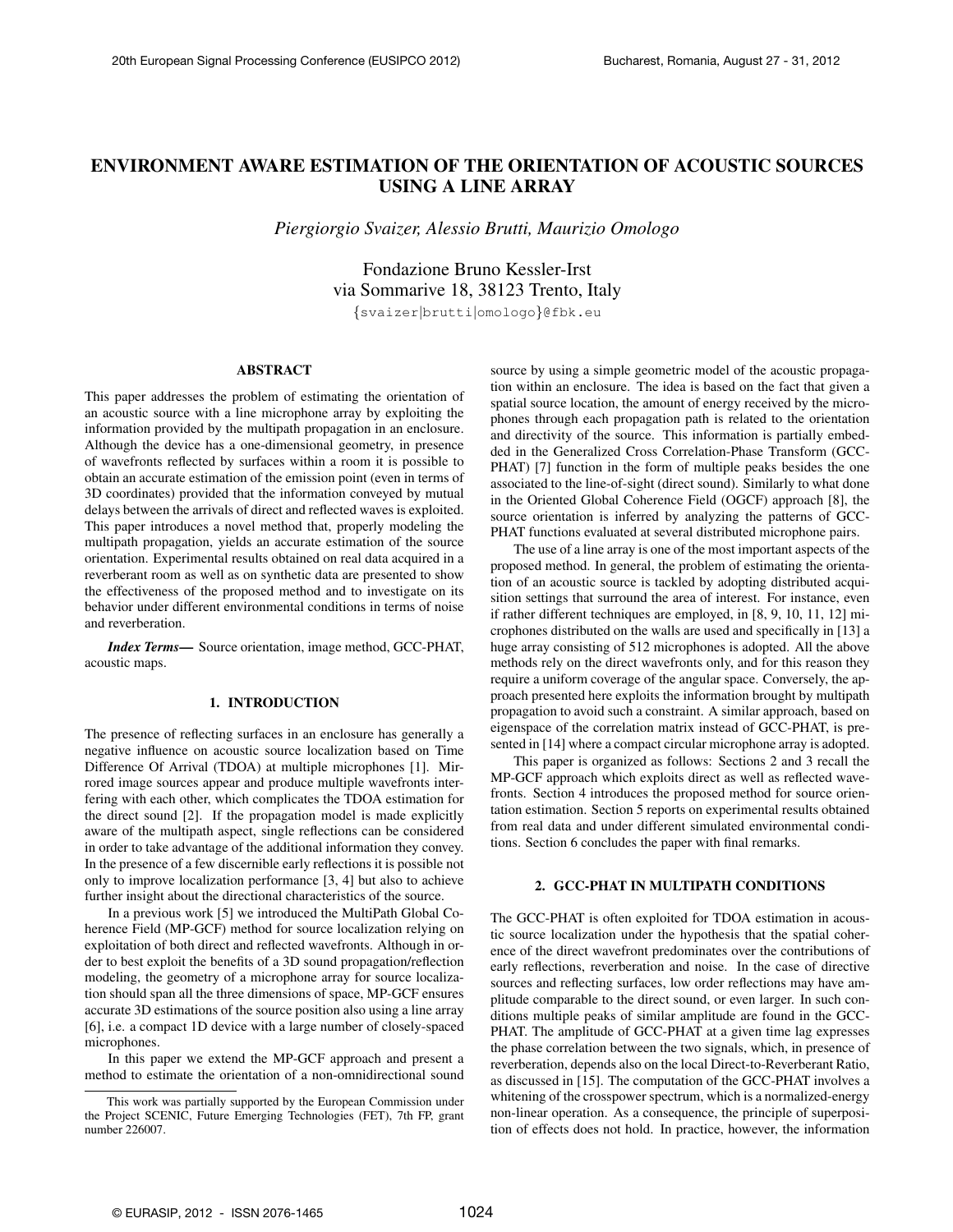concerning the mutual delays of the strongest wavefronts is partially preserved and still exploitable. This situation is exemplified in Figure 1, where the sound emitted by a source arrives at two microphones following the direct line and two paths reflected on the left and right walls. The associated Room Impulse Responses (RIR) are shown in the upper part of the figure, while their cross-correlation and GCC-PHAT are illustrated in the lower part. The peaks of the cross-correlation between the RIRs are labeled according to the contributing wavefronts. They provide information about all the mutual delays. As it can be noted, the GCC-PHAT only roughly corresponds to the amplitudes of the cross-correlation, due to its non-linearity. However, the position of the relevant peaks (full circles in the figure) is anyway preserved. In practice, from the signals acquired by means of a set of microphones it is not possible to measure directly the single RIR at each microphone, unless specific test signals are used (e.g., sweeping tones generated by means of loudspeakers). Consequently, the cross-correlation of impulse responses is also not observable, while the GCC-PHAT can be computed from the received signals to obtain an approximation of it.

# **3. MULTIPATH ACOUSTIC MAPS**

Acoustic maps for source localization are functions expressing a source localization score at each point  $\mathbf{p} = (x, y, z)$  of the space where the source can be active. A typical example is the Global Coherence Field (GCF) [16], also known as SRP-PHAT [17], which combines the GCC-PHAT functions computed at distributed microphone pairs to obtain a robust estimation of the source position also in presence of noise and reverberation.

In [6], a line array of 64 closely spaced (2 cm) microphones had been used to analyze multipath propagation inside an enclosure with high spatial resolution. The spatial evolution of impulse responses along the line array was exploited to build acoustic maps of a room from which a source emitting a chirp signal was localized, based on a match of the observed multipath arrivals with those generated by simulated image sources. This approach was then extended to the MP-GCF for the case of uncontrolled sources (e.g., producing speech signals), by analyzing the evolution of the GCC-PHAT along the array [5]. Using a fixed reference microphone  $m_0$  at one side of the line array, the GCC-PHAT can be computed for all the microphone pairs  $m_0 - m_n$  ( $n = 1..N$  where  $N = 63$ ). Let us introduce the column vector  $\mathbf{C}_n = [C_n(\tau)]$  representing the GCC-PHAT values, with the time lag  $\tau$  corresponding to mutual delay (integer sample resolution in the range  $-\tau_{\text{max}} \leq \tau \leq \tau_{\text{max}}$ ). Let us then define a matrix  $\mathbf{M} = \begin{bmatrix} \mathbf{C}_1 \cdots \mathbf{C}_N \end{bmatrix}^T$ . The elements  $M(n, \tau)$  of this matrix can be effectively visualized in a diagram as a gray-level image, where darker pixels mean higher peaks in the GCC-PHAT.

Once an observation M is available, a corresponding matrix of the same size  $S(p)$  with elements  $S(n, \tau | p)$ , function of the unknown spatial position p, can be produced by simulating with the image method the cross-correlation between the RIRs at the various microphone pairs when a source is emitting in p. We do not consider, for the moment, the effects of source directivity and orientation (i.e. we assume here an omnidirectional source). Figure 2 shows an example of the M matrix measured with the line array and of the corresponding matrix S, simulated at the correct source position, when only the direct wavefront and the first order reflections on the left wall, the right wall and the floor are taken into account (see an outline of the geometric layout in Figure 3). With the 4 considered wavefront arrivals there are  $4<sup>2</sup>$  mutual delays, yielding the curves which build up the pattern of Figure 2b, where the labels indicate what wavefronts are being correlated (D=direct, L=left wall,



**Fig. 1**. Example of multiple wavefront arrivals at a microphone pair generated in the case of two reflecting surfaces. The GCC-PHAT is only an approximation of the cross-correlation between the two impulse responses.



**Fig. 2**. a) Gray-level representation of the matrix M obtained from GCC-PHAT computed along the line array with microphone  $m_0$  as fixed reference. b) Simulated cross-correlation pattern of the RIRs along the array (matrix S). Labels indicate which wavefronts pairs are producing each curve (D denotes the direct wavefront. L, R and F denote the reflections on left wall, right wall and floor respectively).

R=right wall, F=floor). For example DR denotes the curve of mutual delays of the wavefront reflected on the right wall with respect to the direct arrival. The curve with label FF is not represented in the figure, as it is very close to the DD curve, since the D and the F wavefronts have very similar azimuth of arrival at the array. For the sake of simplicity in the simulated pattern of  $S(p)$  a unitary amplitude may be assigned to all the peaks corresponding to mutual delays. Given the observed data M, a localization score MP-GCF( $\mathbf{p}$ ) can then be derived at any hypothesized source position p:

$$
MP\text{-}\mathsf{GCF}(\mathbf{p}) = \sum_{n} \sum_{\tau} M(n, \tau) \cdot S(n, \tau | \mathbf{p}) \tag{1}
$$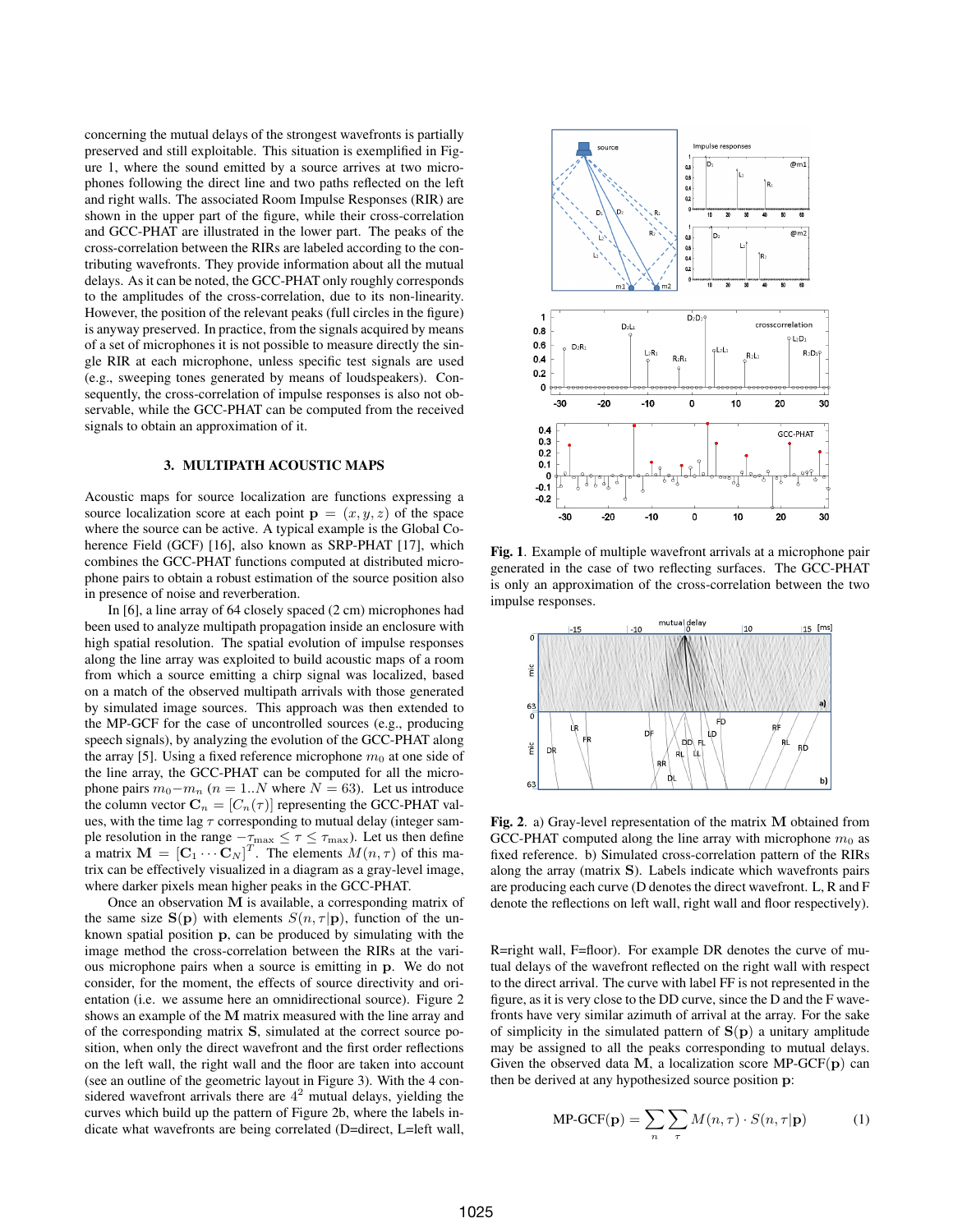A maximization of MP-GCF $(p)$  provides the coordinates that are in best accordance with the pattern of mutual delays measured at the microphone array. An example of the MP-GCF acoustic map obtained from the GCC-PHAT pattern of Figure 2a and calculated on a  $xy$  plane is shown in Figure 3. Note that various contributions due to different reflection paths sum up constructively in the map to produce a peak in correspondence of the source position (highlighted by the circle).



**Fig. 3**. Example of an acoustic map computed taking into account first order reflections on lateral walls and on the floor. The circle shows the localization of the source in correspondence of the maximum peak of the map.

## **4. MULTIPATH ORIENTED GLOBAL COHERENCE FIELD**

From Figure 3, it is clear that some information related to the source orientation is available in the MP-GCF map. The neat reflection occurring on the left wall indicates that a considerable amount of energy is irradiated by the source toward that wall. This observation led us to investigate on the possibility to derive clues about the source orientation by analyzing the presence and the strength of the effects of reflections in the MP-GCF and hence in the M matrix.

Following the definition of OGCF, the MP-OGCF is introduced as a function of both source position **p** and orientation  $\theta$ , through a generalization of MP-GCF. For a given p, MP-OGCF is obtained by weighting the multipath contributions in eq. 1 as follows:

$$
\text{MP-OGCF}(\mathbf{p}, \theta) = \sum_{n} \sum_{\tau} M(n, \tau) \left[ S(n, \tau | \mathbf{p}) \cdot w(n, \tau | \mathbf{p}, \theta) \right]
$$
\n(2)

where the weights  $w(n, \tau | \mathbf{p}, \theta)$  depend on source orientation and source directivity. Basically the omnidirectional reference matrix, which only accounts for the attenuation due to path lengths and reflection coefficients associated to a given number of wavefront arrivals, is modified to account also for the source directivity and orientation by means of the weights w. Denoting as  $\phi(n, \tau | \mathbf{p})$  the departure angle of the propagation path associated to the mutual delay  $\tau$  at microphone pair n, a possible definition of the weights models the source radiation pattern as a cardioid elevated to a power  $\rho$ :

$$
w(n, \tau | \mathbf{p}, \theta) = \left(\frac{1 + \cos(\phi(n, \tau | \mathbf{p}))}{2}\right)^{\rho}
$$
(3)

where the parameter  $\rho$  determines the degree of directivity. Note that if only the direct path is considered, eq. 2 reduces to the OGCF formulation [8].

Unfortunately eq. 2 relies on the weak information associated to the relative amplitudes of GCC-PHAT peaks associated to different propagation paths. Conversely, the original formulation of OGCF operates on the relative amplitudes of peaks associated to direct paths only, observed by different pairs. If this simplified propagation model is effective in detecting the source position through eq. 1, where mainly the presence of peaks due to reflected wavefronts matters rather than their dynamics, it is not accurate enough in the orientation estimation context. In particular, due to the GCC-PHAT non linearities, it is not sufficient to reshape the omnidirectional GCC-PHAT by applying a weighting derived from the source radiation pattern.

In order to improve the match between the data in matrix M and the simulated template, a new reference matrix  $S_{\rho}(\mathbf{p}, \theta)$  is introduced, which is a simulated version of the GCC-PHAT, given a directivity parameter  $\rho$  (with the same meaning as in eq. 3), and is function of both position and orientation of the source (if  $\rho = 0$  the omnidirectional version of the reference matrix is obtained). The simplified RIRs, simulated in the omnidirectional case, are hence modified so that the source directivity is accounted for.  $S_{\rho}(\mathbf{p}, \theta)$ is obtained by computing the GCC-PHAT from the modified RIRs. In practice, weights  $w$  are directly embedded in the RIR modeling: since GCC-PHAT is non linear it is not possible to separate the weights contributions from the GCC-PHAT computation. Given the source position obtained from the simplified computation of eq. 1, the orientation is estimated by maximizing the match between the accurate orientation-dependent reference and observed matrices. Consequently, the new enhanced eMP-OGCF acoustic map is defined as follows:

eMP-OGCF
$$
(\mathbf{p}, \theta)
$$
 =  $\sum_{n} \sum_{\tau} M(n, \tau) \cdot S_{\rho}(n, \tau | \mathbf{p}, \theta)$  (4)

It is worth noting that this new method is considerably more computationally demanding than that in eq. 2 for which one reference map is computed for each spatial point. In fact, eq. 4 requires that a specific reference matrix is available for each possible orientation and position. However, as shown in the next section, an efficient solution is to apply eq. 4 only locally at the coordinates p found by means of eq. 1.

#### **5. EXPERIMENTAL RESULTS**

A set of experiments on real and simulated data was conducted to validate the proposed approach. Performance is measured in terms of average absolute estimation error on the orientation, expressed in degrees. Results are reported for the methods described by eq. 2 and by eq. 4.

#### **5.1. Real data**

The 64-channel line array (a modified NIST MarkIII [18]) was installed in a room of width  $\times$  length  $\times$  height = 4.75m  $\times$  5.96m  $\times$ 4.4m, parallel to the x axis and with the reference microphone  $m_0$ at coordinates  $x = 1.25$ ,  $y = 0$ ,  $z = 1.65$ . The room has a reverberation time  $T_{60}$  of about 0.7 seconds and the shape of a parallelepiped but, while the floor and the walls are quite regular surfaces (concrete walls with no furniture), the ceiling is rather articulated with hanging lattices and supports which prevent a clean reflection of sound.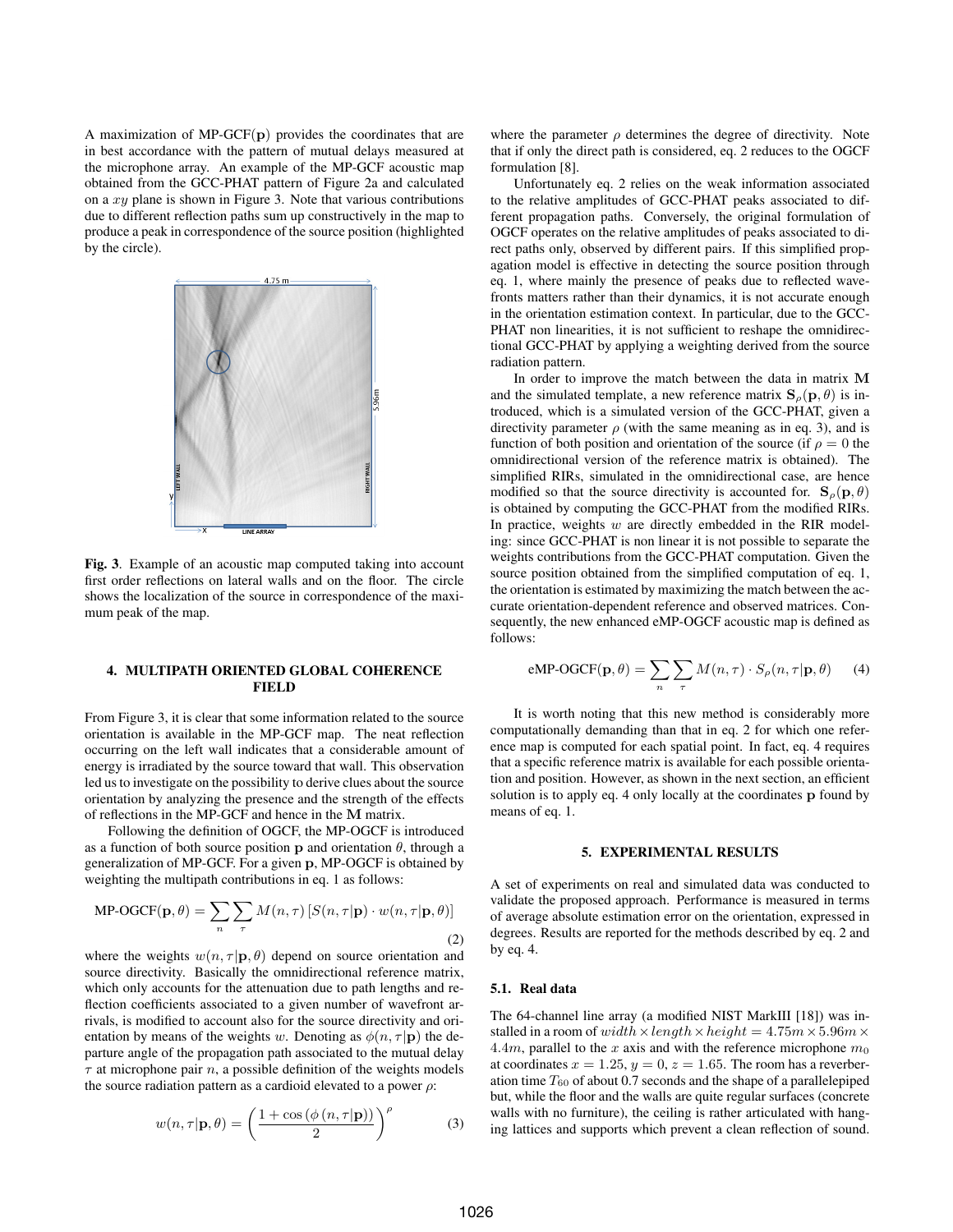|        | Average absolute error |                |
|--------|------------------------|----------------|
| Pairs  | eq.2                   | eq.4           |
| $N=64$ | $18.3^{\circ}$         | $14.1^{\circ}$ |
| $= 8$  | $18.6^\circ$           | $14.5^{\circ}$ |

**Table 1**. Average absolute errors on the real data set when considering all microphone pairs or a subset of them.

Therefore, in this study we did not consider or model any reflection from the ceiling. A loudspeaker was recorded while emitting a speech sentence (about 6 seconds, male speaker, SNR  $\simeq 25$  dB) from 20 different positions on a grid with 1 meter spacing in  $x$  and  $y$  at an height of 1.55 m from the floor. At each position 5 different orientations were adopted with azimuth angles of  $0^{\circ}$ , $\pm 30^{\circ}$  and  $\pm 60^\circ$ , for a total of 100 source emissions. Figure 4 sketches the experimental set up and the source positions and orientations.



**Fig. 4**. Outline of the experimental room with the 20 positions x 5 orientations of the loudspeaker.

Given the source position estimated by means of the MP-GCF presented in [5] (which provides an average accuracy of 7 cm over the 100 localizations), a GCC-PHAT model is computed for each pair on a range of possible emission angles extending from -90 to 90 degrees with step 10 degrees, resulting in 19 orientation-dependent maps, using a directivity parameter  $\rho = 4$  (which approximates the actual radiation pattern of the loudspeaker). The models account for 3 wavefront arrivals: direct wave, reflection on the left wall and reflection on the right wall. Signals were recorded at 44100 Hz and GCC-PHAT was evaluated using blocks of  $2^{17}$  samples. Note that this long analysis window (i.e. 3 seconds), necessary to obtain reliable peaks in the GCC-PHAT, limits the applicability of the method to stationary sources.

Besides using the full array, a set of experiments was conducted considering a subset of 8 microphones (i.e. a decimated version of the array). Table 1 reports the average estimation error (absolute value in degrees) for  $N = 64$  and  $N = 8$  when applying eq. 2 and eq. 4. A clear improvement is achieved when accounting for the source orientation directly in the reference matrix as done in eq. 4. Note also that only a minor performance loss is observed when limiting to 8 the number of available microphone pairs. Figure 5 reports the distribution of errors for the approach of eq. 4: the majority of

them are within  $10^{\circ}$  and a slight increase in the distribution variance is observed when  $N = 8$ .



**Fig. 5**. Distribution of estimation errors when using 64 (a) and 8 (b) pairs with the estimation approach of eq. 4.

## **5.2. Simulated data**

In order to analyze the effects of different environmental conditions on the enhanced method of eq. 4, a configuration as close as possible to the real one was simulated for different amounts of reverberation and additive white gaussian noise. Signals at the various microphones were obtained by convolution of a clean speech sequence with impulse responses generated by means of the image method accounting for the directivity of the source. Reverberation time values ranged between 0.1 and 0.9 seconds with four different values of SNR at the microphones:  $\infty$ , 30 dB, 20 dB and 10 dB. Two directivity patterns were considered, corresponding to  $\rho$ =2 and  $\rho$ =4. Note that, with respect to the real case discussed above, in this experimental analysis the propagation model perfectly matches the simulated RIR (it differs only for the limited amount of paths considered, i.e. 3 wavefront arrivals).

Experimental results are shown in Figure 6. First of all, note that the estimation accuracy is higher for the most directive source for which even under very challenging conditions the average absolute error is well below  $10^{\circ}$ . Instead, when a less directional source is employed the estimation error increases  $(2^{\circ}$  approximately). This is explained by the fact that as the directivity of the source increases the reverberated energy captured by microphone is reduced (i.e. increasing the Direct-to-Reverberant ratio). A further aspect to take into consideration is that as the source approaches an omnidirectional one the difference between the energy irradiated along different propagation paths decreases, reducing the discriminative power of the GCC-PHAT features adopted here.

Interestingly, the proposed method is robust against environmental noise and only a minor performance loss is observed when the SNR is about 10 dB.

## **6. CONCLUSIONS**

In this paper we presented a novel method to estimate the orientation of a non-omnidirectional acoustic source using a line array and